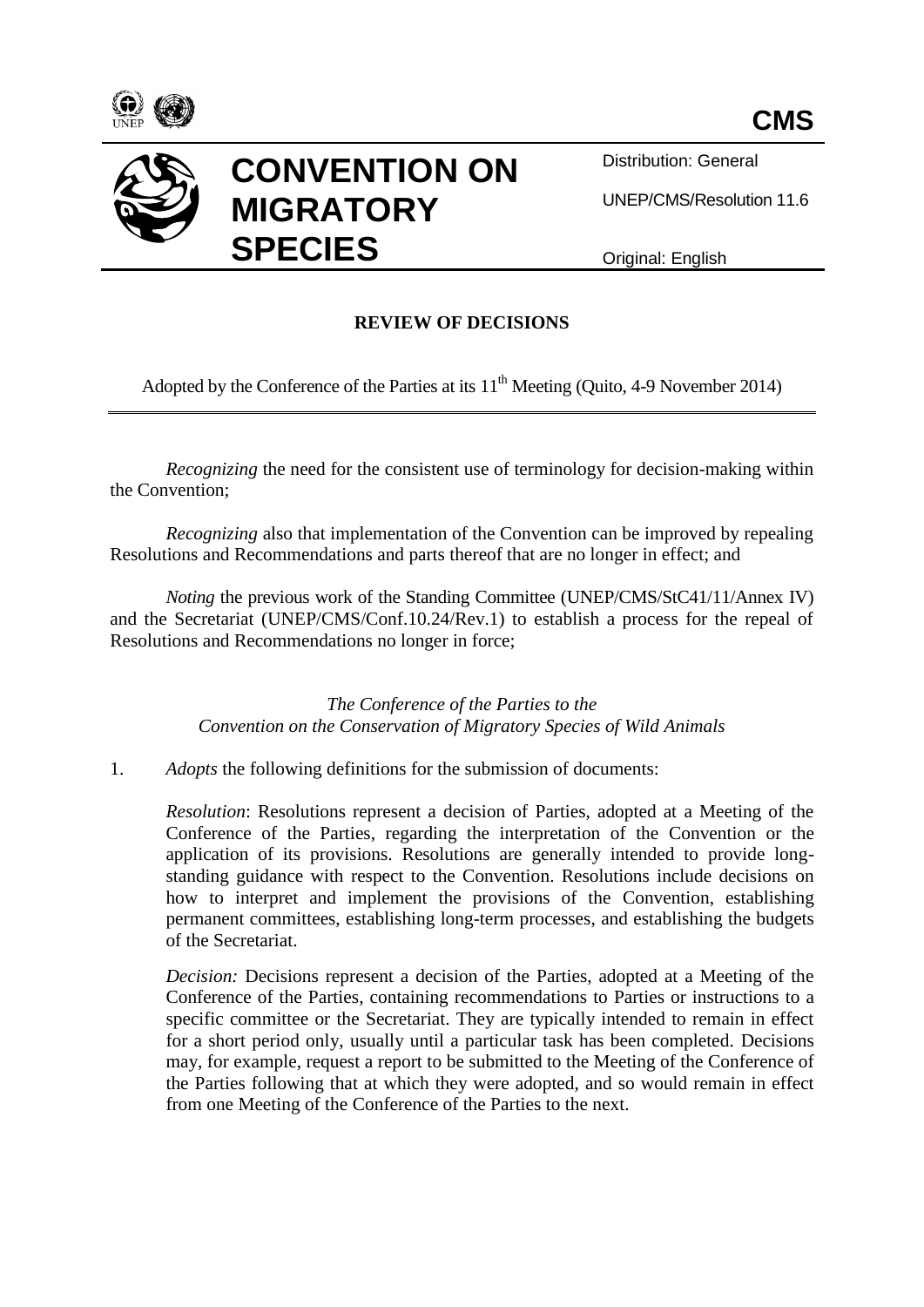## 2. *Recommends* that:

- (a) when preparing a new Resolution or Decision, the proposer examine all relevant Resolutions and Decisions in effect to identify elements that may require modification or may be made redundant and recommend which parts to repeal and which to incorporate in the new Resolution;
- (b) when drafting a Resolution that is intended to treat a subject comprehensively or that makes significant changes in the way in which a subject is dealt with, a Party prepare the draft so that, if adopted, it will replace and repeal all existing Resolutions (or, as appropriate, the relevant paragraphs) on the same subject;
- (c) when a draft Resolution is adopted that merely adds elements to the recommendations (or other decisions) in existing Resolutions, or makes minor amendment thereto, the existing Resolutions be replaced by revised versions with the agreed changes;
- (d) when drafting a Decision, specify the body (e.g., the Standing Committee) that is charged with implementing the Decision and the date by which the body should complete its task; and
- (e) unless practical considerations dictate otherwise, draft Decisions, and not draft Resolutions, include:
	- i) instructions or requests to committees, working groups or the Secretariat, unless they are part of a long-term procedure;
	- ii) decisions on the presentation of the Appendices;
	- iii) "year of" events; and
	- iv) recommendations (or other forms of decision) that will be implemented soon after their adoption and will then be obsolete;
- 3. *Directs* the Secretariat:
	- (a) to establish registers, by relevant Meeting of the Conference of the Parties and by theme (e.g., "Concerted Actions" and "Agreements") on the CMS website of Resolutions in force and Decisions in force, as well as a register of all Resolutions, Recommendations, and Decisions adopted by the Parties (for historical purposes);
	- (b) when revising its register of Resolutions in force after each meeting of the Conference of the Parties, to correct the texts of already existing Resolutions to ensure that all references to other Resolutions are accurate;
	- (c) to revise the register of Decisions in force after each meeting of the Conference of the Parties, to contain all recommendations (or other forms of decision) that are not recorded in Resolutions and that remain in effect. The Decisions shall be sorted according to subject, using the subjects of the Resolutions for guidance, and within the section for each subject they shall be divided according to the body to which they are directed. The Secretariat shall